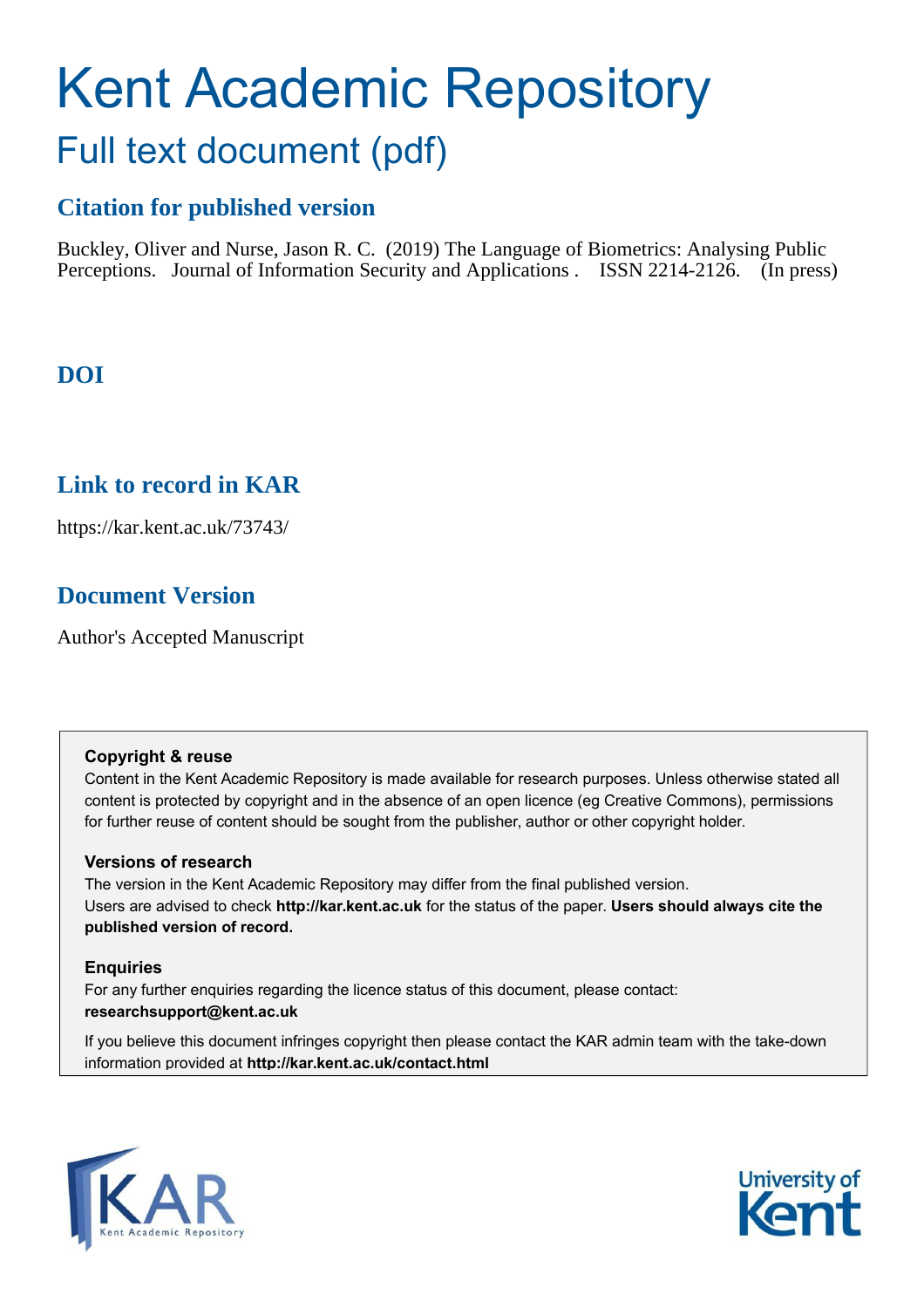## The Language of Biometrics: Analysing Public Perceptions

Oliver Buckley<sup>a</sup>, Jason R. C. Nurse<sup>b</sup>

*<sup>a</sup>School of Computing Science, University of East Anglia, Norwich, NR4 7TJ, UK <sup>b</sup>School of Computing, University of Kent, Canterbury, CT2 7NF, UK*

#### Abstract

There is an increasing shift in technology towards biometric solutions, but one of the biggest barriers to widespread use is the acceptance by the users. In this paper we investigate the understanding, awareness and acceptance of biometrics by the general public. The primary research method was a survey, which had 282 respondents, designed to gauge public opinion around biometrics. Additionally, qualitative data was captured in the form of the participants' definition of the term *biometrics*. We applied thematic analysis as well as an automated Word Vector analysis to this data to provide a deeper insight into the perceptions and understanding of the term. Our results demonstrate that while there is generally a reasonable level of understanding of what biometrics are, this is typically limited to the techniques that are most familiar to participants (e.g., fingerprints or facial recognition). Most notably individuals' awareness overlooks emerging areas such as behavioural biometrics (e.g., gait). This was also apparent when we compared participants' views to definitions provided by official, published sources (e.g., ISO, NIST, OED, DHS). Overall, this article provides unique insight into the perceptions and understanding of biometrics as well as areas where users may lack knowledge on biometric applications.

*Keywords:* Biometrics, thematic analysis, word vector analysis, security, privacy, perceptions, usable security, user study

#### 1. Introduction

Biometric technologies are becoming increasingly commonplace in our everyday lives across a wide range of applications from securing our personal devices through to managing physical access. For example, a study by Techpinions [1] revealed that Apple's Touch ID fingerprint technology is used by 89% of users, with a Touch ID capable device. More recent research by Deloitte discovered that 79% of UK smartphone owners in general (i.e., iPhone and others) use their device's fingerprint scanner, and more than a third of smartphones now have a fingerprint reader [2].

It is entirely possible that users are now being exposed to biometric technologies without ever realising it. Since 2016, Barclays Bank has used voice recognition software for its personal telephone banking customers, and other banks such as HSBC have also introduced the technology [3] [4].

As our reliance on the Internet increases as does the requirement to create memorable, yet hard to guess security credentials. Research conducted by Grawmeyer and Johnson [5] in 2011 found that an average user will have to manage 7.95 passwords. In contrast to this, a survey carried out in 2014 as part of Cyber Streetwise (now known as Cyber Aware [6]), a UK government initiative designed to drive behavioural change in cyber security, found that an average user will manage 19 different passwords. This highlights a significant growth in the number of credentials a user is required to manage, with the number of accounts more than doubling in three years. Additionally, there is also the added overhead of authenticating to a wide range of services. Wash et al. [7] found that on average a user will typically be confronted with a password event anywhere between 8 and 23 times per day.

According to Gehringer [8], it is notoriously difficult to create memorable yet secure passwords. A strong password can be effective but it is all too common for this protection to be compromised by the users themselves. For example, a study by SplahData [9] reveals that '123456' and 'password' are still amongst some of the most commonly used passwords. The more traditional methods of security will typically focus on something the user knows (e.g. a username and password) or on something the user possesses (e.g., an RSA token [10]). Conversely, the use of biometrics can potentially alleviate many of the issues surrounding security credentials, as the emphasis is placed on what the user is, rather than what the user knows or possesses. When compared to more traditional approaches to authentication, biometrics claim to offer a greater level of confidence that the individual is who their credentials claim them to be. Additionally, according to Jain et al. [11] biometrics can potentially prove to be more reliable than standard authentication methods and do not rely on credentials or tokens that can be inadvertently lost or stolen.

With our ever-increasing reliance on digital services and the ubiquity and affordability of biometric technologies then it would seem that the solution is obvious. The use of these biometric technologies should make it easy to deliver user authentication that is both secure and cost effective, while at the same time reducing the cognitive load on the users of these systems and services. A crucial part of any increased use of biometrics however, is their acceptance by the general public.

Despite Apple's impressive statistics on user uptake there are still a number of common misconceptions about the way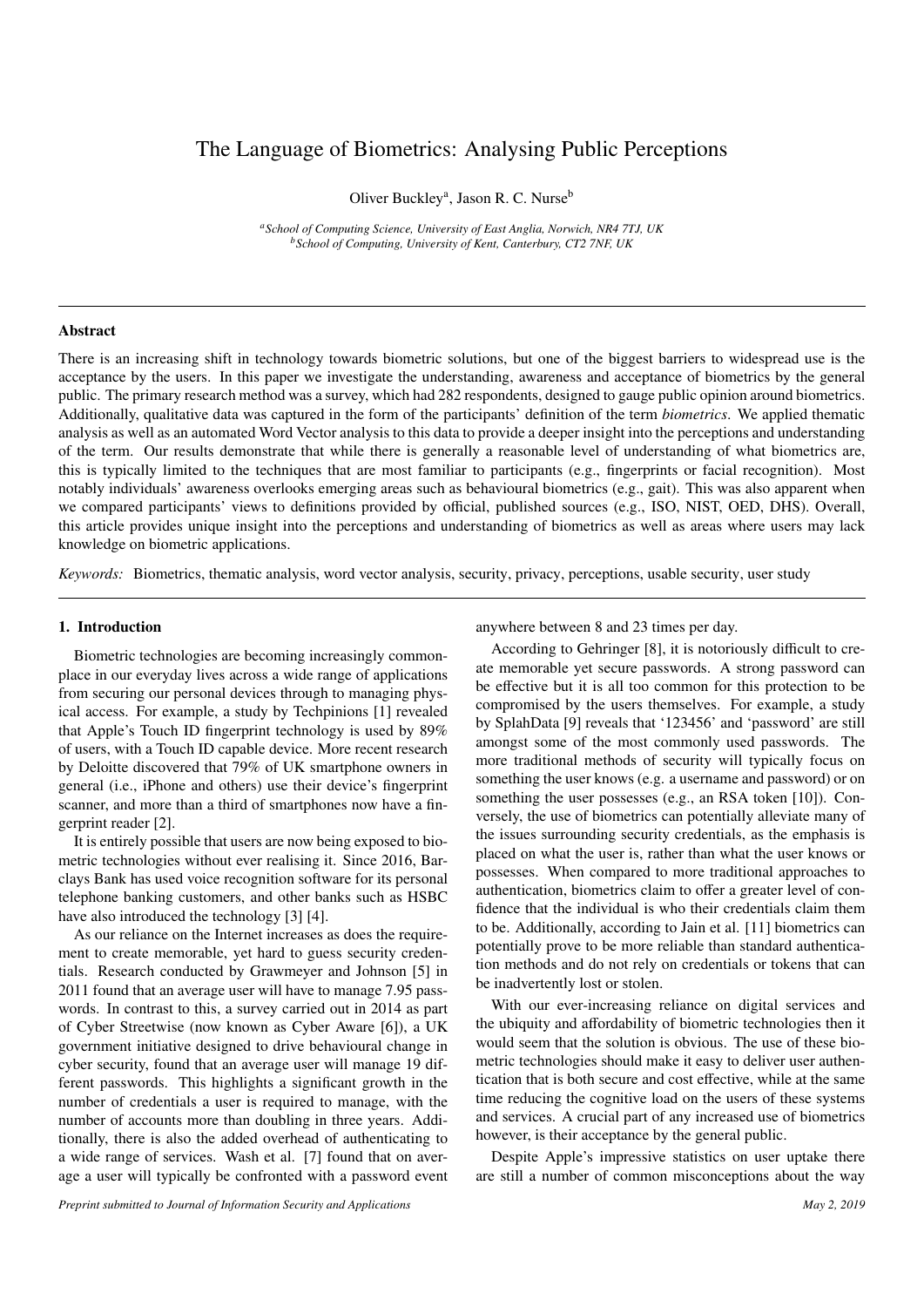in which biometric authentication actually works, as discussed by both Ashbourn [12] and Thompson et al. [13]. For example, concerns about biometric data being lost or compromised are commonplace, with users often assuming that fingerprints are stored exactly within their phone as an image. However, the reality is that when collecting a fingerprint the data is encoded in some way based on a number of extracted features. These fundamental misconceptions about this technology, particularly when it is so widely available, suggest that despite the increased prevalence of biometric technologies that they are still not widely understood.

In this paper therefore, we engage with members of the general public to investigate their understanding, awareness and acceptance of biometrics. Our goal is to provide useful insight into these factors as well as key related technologies. The remainder of this article is structured as follows. In Section 2 we provide a discussion of the related material, including previous studies of user perceptions. Section 3 provides an overview of the methodology used to conduct the study. Section 4 presents the results and discusses their significance, and finally Section 5 concludes this research.

#### 2. Related Work

Furnell and Evangelatos [14] present a survey that explored the awareness and perceptions of biometrics. The survey looked to understand which techniques were commonly understood, which had been used and how they could be used in practice. This work highlighted that the respondents (of which they were 209) were generally positive about the notion of biometrics but with relatively limited practical experience of using them. Additionally, they found that there were a number of technologies that were generally better accepted than others. For example, participants were general more comfortable with the use of fingerprints than retinal scans. While it is over a decade since this seminal work, it will provide an interesting comparison with the research presented in our current article. As previously discussed, there is a greater exposure to biometrics in our daily lives and as such it is anticipated that the acceptance of biometrics will have changed accordingly.

Work presented by Chan and Elliot [15] provides an updated look at the privacy perceptions of biometrics using two surveys. The first survey, with 200 participants, asked respondents about their experiences and perceptions of biometrics. A second survey, carried out a year later, looked to measure any changes in perceptions over the course of time. This research also suggests a level of skepticism around the security and privacy of their biometric data. For example, over 45% of respondents would not trust their data with a public corporation. One of the key findings in this research was that there was a greater support for the use of biometrics in both counter-terrorism and banking.

The work of Sabharwal [16] focuses explicitly on the perceptions of biometrics in banking customers. This research used a survey to understand the concerns, opinions and perceptions of banking customers with respect to e-banking. The results from the survey suggest a number of key metrics when considering

the large-scale deployment of biometric technology within ebanking including: reliability, performance, resistance to circumvention and privacy issues.

One of the areas where there has been a significant increase in the ubiquity of biometrics is in our own personal devices, with fingerprint recognition being very much a standard feature on a modern smartphone or tablet. Bhagavatula et al. [17] conducted a lab study and survey to determine the usability of smartphone specific biometrics (e.g., fingerprint and facial recognition). Their work highlighted that the majority of users actually preferred the use of fingerprint unlock over facial recognition or the use of a PIN. Similarly, it was found that users perceived fingerprint unlocking to be more secure and convenient than the use of a PIN.

Research by Krol et al. [18] focuses specifically on the acceptability of face biometrics as a replacement for CAPTCHAs [19]. The work used a lab study to test a range of human verification mechanisms, and then used surveys and interviews to determine the acceptance and perceptions of the various techniques. One of the key findings of this work was that the users were generally concerned about the use of their own personal image in verification, highlighting that the privacy of personal data is a key concern to potential users of biometric identification.

Ogbanufe and Kim [20] focus on user perceptions of the differences between biometric and more traditional methods of authentication for e-payments. Their work found that the biometrics authentication method significantly influenced the security concerns of an individual as well as the perceived usefulness and trust of the online store. It is interesting to note that their research found that users considered fingerprints to be more secure than a combination of credit card and PIN.

The use of biometrics is not limited to a user's personal life and these are technologies that are becoming increasingly common within the workplace. Carpenter et al. [21] presents a study focusing on the privacy concerns of employees related to organisational use of biometrics. Their results highlighted that the self-construal (the extent to which the self is defined independently of others or interdependently with others [22]) played a significant role in the formulation of privacy, perceived accountability and perceived vulnerability concerns. Their work suggested that they also act as notable indicators of the user's attitude towards biometric technologies in the workplace.

One of the common themes that is notable across the studies is that users have concerns about the privacy and security of their own personal data. This is something that is further investigated in the research presented in this paper as it explores the concerns of the participants and the contextual nature of these concerns. For instance, this work investigates whether the situation determines the level of security that a user feels is required. The current research to date, in the related literature, has been mainly focused on the perceptions of usability, security and privacy of biometric technologies. The work presented here aims to draw out the public perceptions of biometric technologies and how these perceptions are linked to acceptance. Previous work in this area has not attempted to ascertain users understanding of the term *biometrics*. In the study presented here,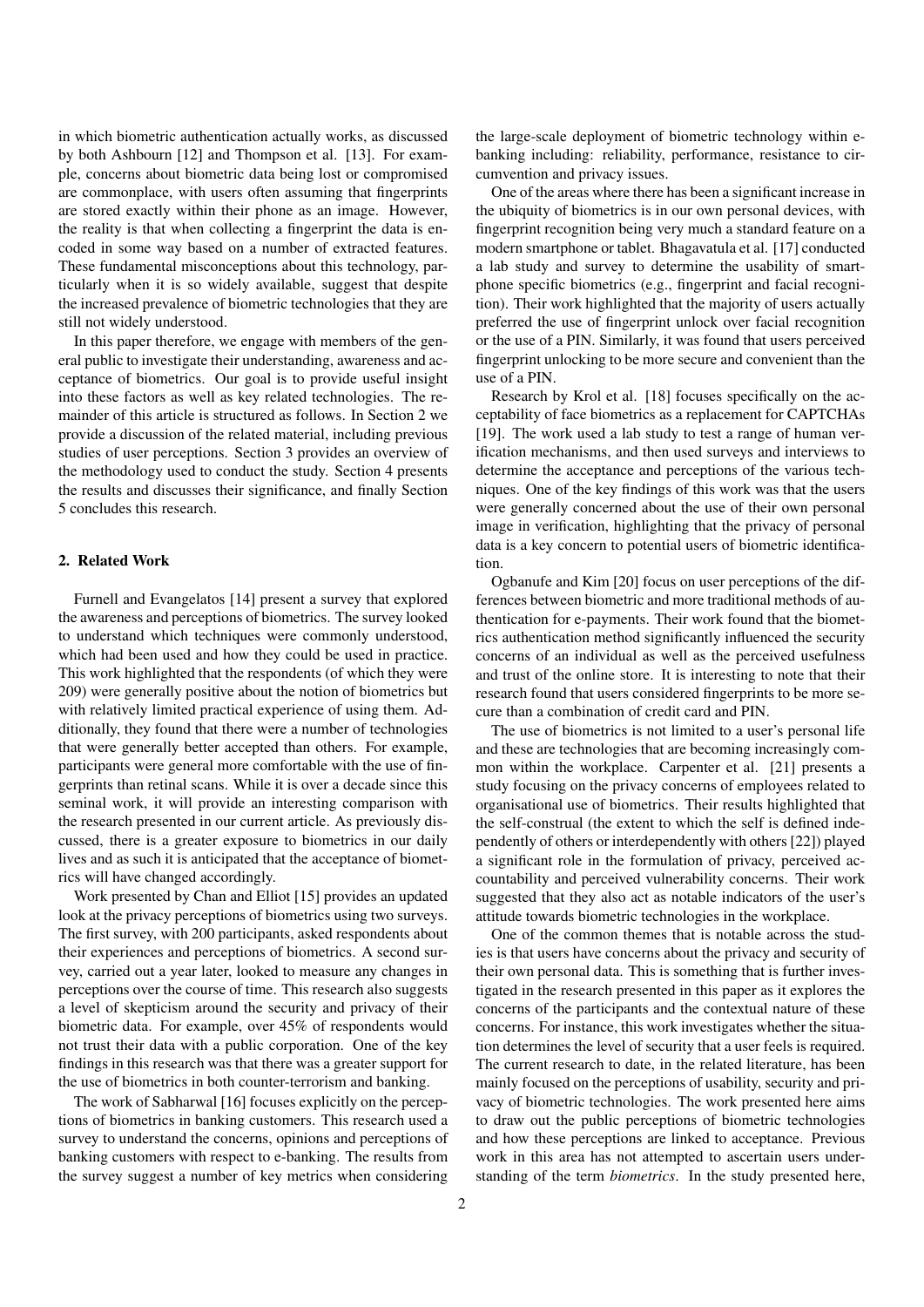we have built upon a traditional survey with the use of thematic analysis [23] and a vector representation of words [24] to better understand the term *biometrics* and its implications for users.

#### 3. Methodology

To structure our research, we adopted a methodology consisting of common data gathering and analysis processes. Prior to our study commencing it was also reviewed by our university's ethical review board. For recruitment, we used a mixture of convenience and snowball sampling [25] to gather participants from the general public. This involved advertisements on social media including Twitter, LinkedIn and Reddit. Surveys were selected to allow the gathering of data; the primary reason for this being their ease of deployment and larger participant reach. We designed our survey such that questions first covered a range of demographics including: Age, Gender, Highest level of education, and Area of work or study. On the topic of biometrics, we asked participants whether they had some understanding of the term, and if they did, they were asked to provide a definition.

The survey contained a further eight questions that focused on the participant's awareness and perceptions of various biometric technologies. We asked participants to rank five generic situations (or usage scenarios), chosen to provide different data contexts, based on their requirement for 'security'. Specifically, the situations were Banking, Online shopping, Airport, Mobile device, Home. The choice of these scenarios was arbitrary and primarily motivated by having a set of scenarios that could be ordered by their perceived need for security. We view a potential ordering of these scenarios as follows from most to least: Banking, Airport, Home, Mobile Device, online shopping. Participants were then queried about which biometrics they would be comfortable using in each of the five situations. This was used to develop an understanding of the technologies that the participants viewed as the most secure and those that they viewed as the least secure. The survey next focused on the perceptions of the security of biometrics when compared to other common techniques, such as passwords and two-factor authentication.

Our approach to data analysis involved a combination of quantitative and qualitative techniques. First we applied statistical methods to analyse responses to close-ended questions. Tests for correlation across some aspects (e.g., between education level and familiarity with various methods) were also conducted using the Pearson Chi-Squared test.

Next, the definitions of biometrics provided by each participant were analysed using both manual and automated qualitative techniques. Thematic analysis is a manual data analysis technique, which focuses on allowing the assessment of qualitative data for common themes and patterns [23]. This a well-known technique that has been applied across a variety of fields. In addition to this approach we also made use of an automated analysis method, to provide a comparison. We used an approach called Word2Vec [24]; this technique models words in a vector space, allowing for additional insight into textual content.

#### 4. Findings and Discussion

#### *4.1. Survey Results*

There were a total of 282 participants in our study, which is in line with other similar studies discussed in Section 2. As part of our analysis we used the Pearson Chi-Squared test to establish if any correlations were present in the data, however, we found there were no significant correlations of note.

The majority of respondents to the survey were aged between 35 and 44 (40%), as shown in Figure 1, with approximately 83% of all participants being aged under 45. However, this distribution of the participants' ages means that the vast majority of respondents will have either grown up with technology from an early age or been early adopters of new technologies.



Figure 1: Age of respondents



Figure 2: Gender of respondents

Figure 2 shows that most of the respondents were male (62%). In terms of education, a majority of participants were educated to at least degree level, with more than 67% having at least a Bachelor's degree and nearly 8% of all respondents held a doctorate, again this is likely to be influenced by the researchers' personal and professional networks. Our sample also represented a wide range of employment sectors. These include Accounting/Finance, Administration, Engineering, Human Resources, Education, Legal and Sales/Marketing. There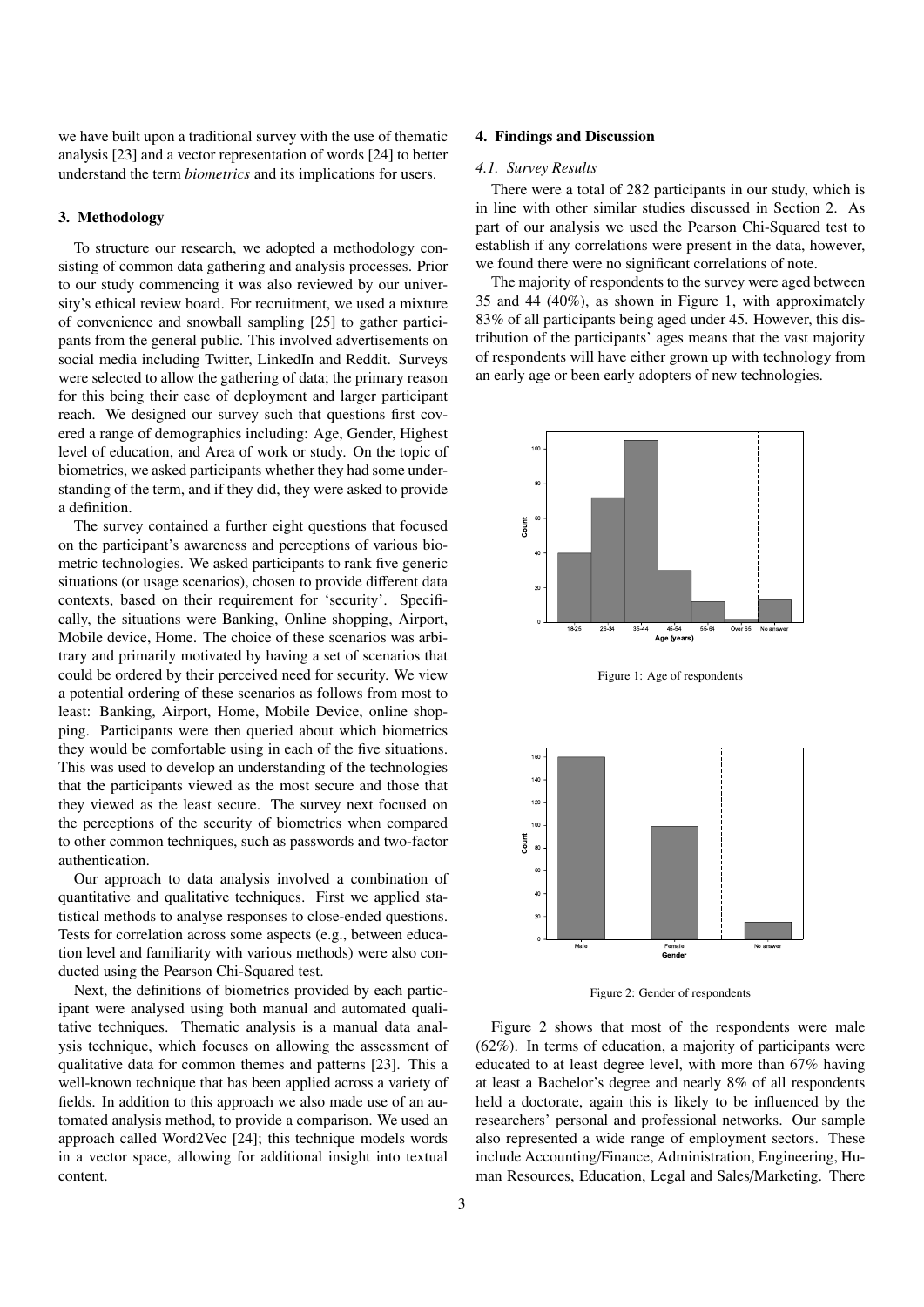is a fairly even distribution among all of the sectors (ranging from 2-7%), with the exception of IT/Computing, which contains a clear majority (27%).

One of the first areas we examined was participant's knowledge of biometric systems. We presented participants with a list of common biometrics (both physical and behavioural) and asked them to indicate if they had heard of the scheme (Figure 3 and Table 1), whether they had knowingly used it (Figure 4) and whether they would be comfortable with it being held by a company or government (Figure 5).



Figure 3: Have you heard of this biometric?



Figure 4: Have you ever knowingly used this biometric?

The first thing to note is that broadly speaking the participants had a good knowledge of a number of physical biometric technologies, as seen in Figure 3. The most commonly known of technology is the use of fingerprints, which is unsurprising given their prevalence in personal devices and our daily lives (e.g., smartphones or immigration at an airport).

At the other end of the scale, those that fewer participants had heard of, were gait, typing and hand vein. It is interesting to note that two of these methods (gait and typing) are arguably classified as behavioural biometrics, which perhaps suggests that there is a lack of awareness around these approaches. This is potentially unsurprising in that traditionally behavioural biometrics do not require the user to interact with any specific



Figure 5: Would you be comfortable with a company or government holding this data?

hardware directly. Instead their behaviours are normally monitored remotely. This is further underlined by comparing the results to work of Furnell and Evangelatos [14], where keystroke dynamics also proved to be amongst the biometrics of which the fewest participants were aware.

The results in Figure 4 and Table 1 highlight the methods that have been knowingly used by participants. Some of the most commonly used are fingerprint and facial recognition. Both of these technologies have been used to secure personal devices and so such a common usage is expected. However, the most surprising result is that the most commonly used biometric was 'signature'. It is highly likely that many participants have mistaken a simple signature (e.g., signing for a parcel) with the biometric method. This is reinforced by Furnell and Evangelatos [14] who identified a similar case of potential confusion. Very few participants claimed to have knowingly used typing, voice and gait as biometrics. This is quite an intriguing point to draw out as these are indeed all biometrics that can be recorded remotely, so it is entirely possible (and likely in some cases) that these have been used by the participants without them actually having realised it. As an example, a number of banks are using voice recognition as part of their online banking services (e.g., Barclays Bank [3] and HSBC [4] in the UK).

Figure 5 (and Table 1) provides a comparison between the data that participants would be comfortable being stored by a government or a private company. From the results, we can see that respondents were uniformly more comfortable with their biometric data being held by a government, rather than a private company. This is a particularly interesting when considering fingerprints, which although potentially held on a variety of governmental databases, it is highly likely that a significant number of participants already trust their fingerprint data to a number of a device providers (e.g., Apple, Google or Samsung). This in itself raises other concerns, particularly in the future when we consider users understanding privacy implications of widespread adoption of biometric technologies [26].

The next question looked to understand which biometrics were considered to be the most secure. In the first instance participants were asked to rank five situations in order of their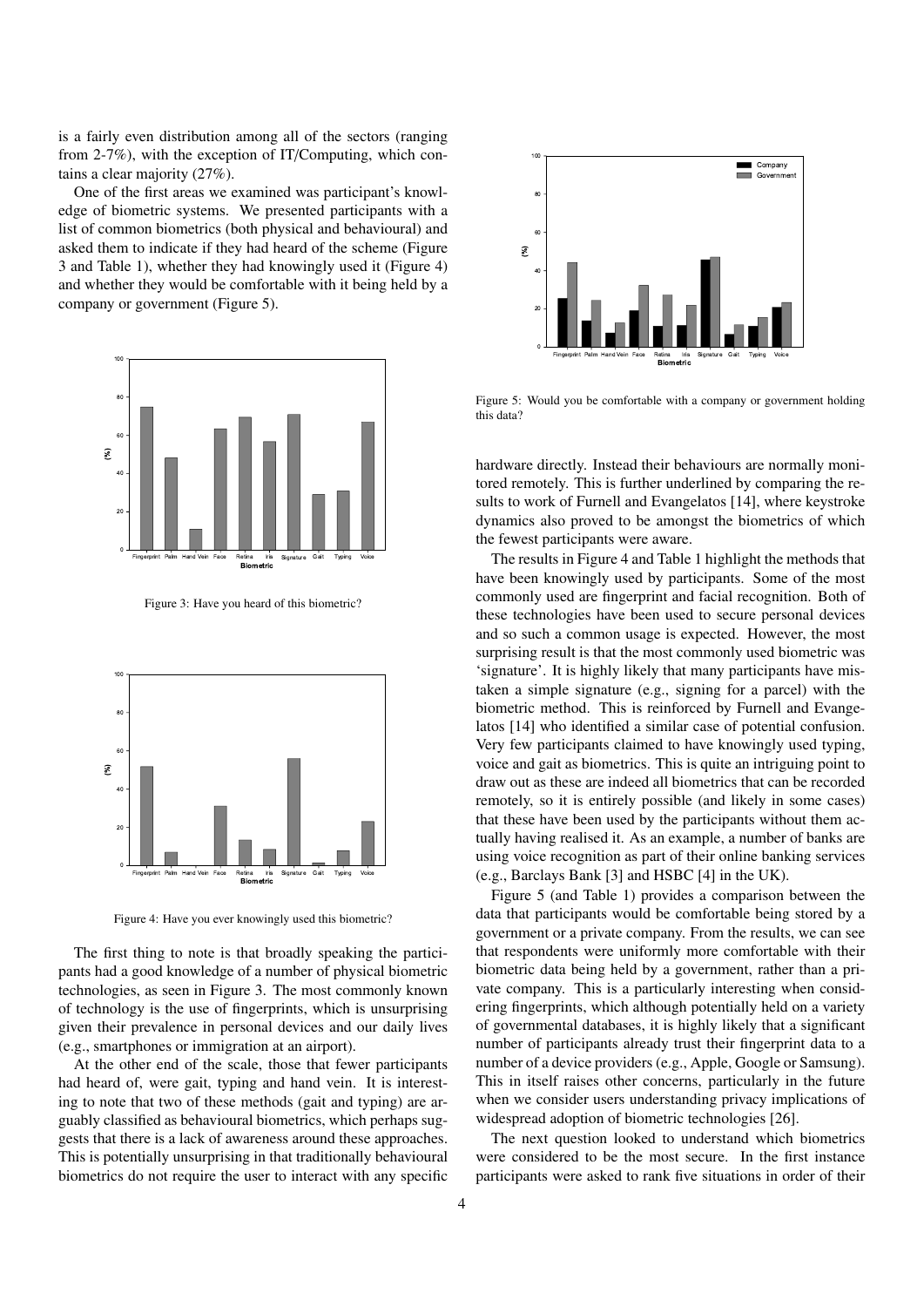|                    |          |                       |            | Comfortable held by: |  |  |
|--------------------|----------|-----------------------|------------|----------------------|--|--|
| <b>Biometric</b>   | Heard of | <b>Knowingly used</b> | Government | <b>Private</b>       |  |  |
|                    |          |                       | department | company              |  |  |
| <b>Fingerprint</b> | 211      | 146                   | 72         | 125                  |  |  |
| Palm print         | 136      | 20                    | 39         | 69                   |  |  |
| <b>Hand vein</b>   | 31       | $\Omega$              | 21         | 36                   |  |  |
| Face               | 179      | 88                    | 54         | 91                   |  |  |
| <b>Retina</b>      | 196      | 38                    | 31         | 77                   |  |  |
| <b>Iris</b>        | 160      | 24                    | 32         | 62                   |  |  |
| <b>Signature</b>   | 200      | 158                   | 129        | 133                  |  |  |
| Gait               | 82       | 4                     | 19         | 33                   |  |  |
| <b>Typing</b>      | 87       | 22                    | 31         | 44                   |  |  |
| Voice              | 189      | 65                    | 59         | 66                   |  |  |

Table 1: The breakdown of which biometric methods a participant had heard of, knowingly used and would be comfortable being held by a government department or a private company.

|                | <b>Banking</b> | <b>Online Shop-</b> | Airport | <b>Mobile</b> | Home |
|----------------|----------------|---------------------|---------|---------------|------|
|                |                | ping                |         | <b>Device</b> |      |
|                | 85             | $\mathfrak{D}$      | 81      | 16            | 18   |
| $\mathbf{2}$   | 90             | 28                  | 42      | 21            | 21   |
| 3              | 25             | 69                  | 36      | 39            | 33   |
|                | ി              | 54                  | 24      | 83            | 39   |
| 5              | 0              | 49                  | 19      | 43            | 91   |
| <b>Average</b> | 1.72           | 3.59                | 2.29    | 3.57          | 3.81 |
| Rank           |                |                     |         |               |      |

Table 2: The breakdown of rankings for each situation. Each cell shows the total number of participants who had ranked the situation with that specific need for security (1 to 5). A total of 202 participants answered this question.

need for security, which allowed a ranking of the scenarios to be calculated drawing out those situations that were perceived to have the greatest need for security. An average ranking was calculated for each of the different situations; we note here that 202 out of the 282 participants chose to answer this question.

First the number of participants that had ranked each situation at any given level was calculated. This gave a total ranking for each of the situations, where the lower number dictates the situation with the perceived greatest need for security. This was then used to calculate an average ranking for each situation, and determine the situation that was deemed to have the greatest need for security and the situation with the least need for security. The breakdown of the resulting rankings of each situation can be seen in Table 2, with the overall rankings as follows: (1) Banking; (2) Airport; (3) Online shopping; (4) Mobile device; and (5) Home.

The results of this ranking are intriguing for several reasons. It is perhaps not surprising that banking was ranked as the situation with the greatest need for security. However, the fact that home was ranked as the least need for security was particularly surprising as our own home is the place where we are meant to feel the most safe and secure. Further investigation revealed that approximately 58% of respondents actually ranked their mobile device as requiring a greater level of security than their home. This is a particularly insightful discovery and highlights just how essential mobile devices have become in our everyday

lives. The rankings of each of the situations was found to be consistent across all of the age groups, with no real variation across different ages, suggesting that these are universal opinions (at least within our sample).

Following this, participants were asked which biometric technology that they would be comfortable using for each of the particular situations from the previous question. In order to determine which technology was perceived to be the most secure, amongst the respondents, analysis was carried out to understand the biometric that each participant perceived to be the most appropriate for the five situations, shown previously. For example, if a participant had ranked '*airport*' as the greatest need for security and then selected facial recognition as the appropriate technology for this situation, then this would be inferred to be the technology that the participant considered to be the most secure.

The results of this analysis can be seen in Figures 6 and 7, which shows distribution of biometrics selected as suitable for the most secure situation (Figure 6) and those that were selected as not suitable for any of the situations (Figure 7).

Firstly, focusing on those that were ranked as the most secure biometrics, it becomes apparent that there is a trend towards those methods that the participants were most familiar with. For example, the method most clearly perceived as the most secure was fingerprint recognition. This is something that is increasingly common in our daily lives, for example, the large majority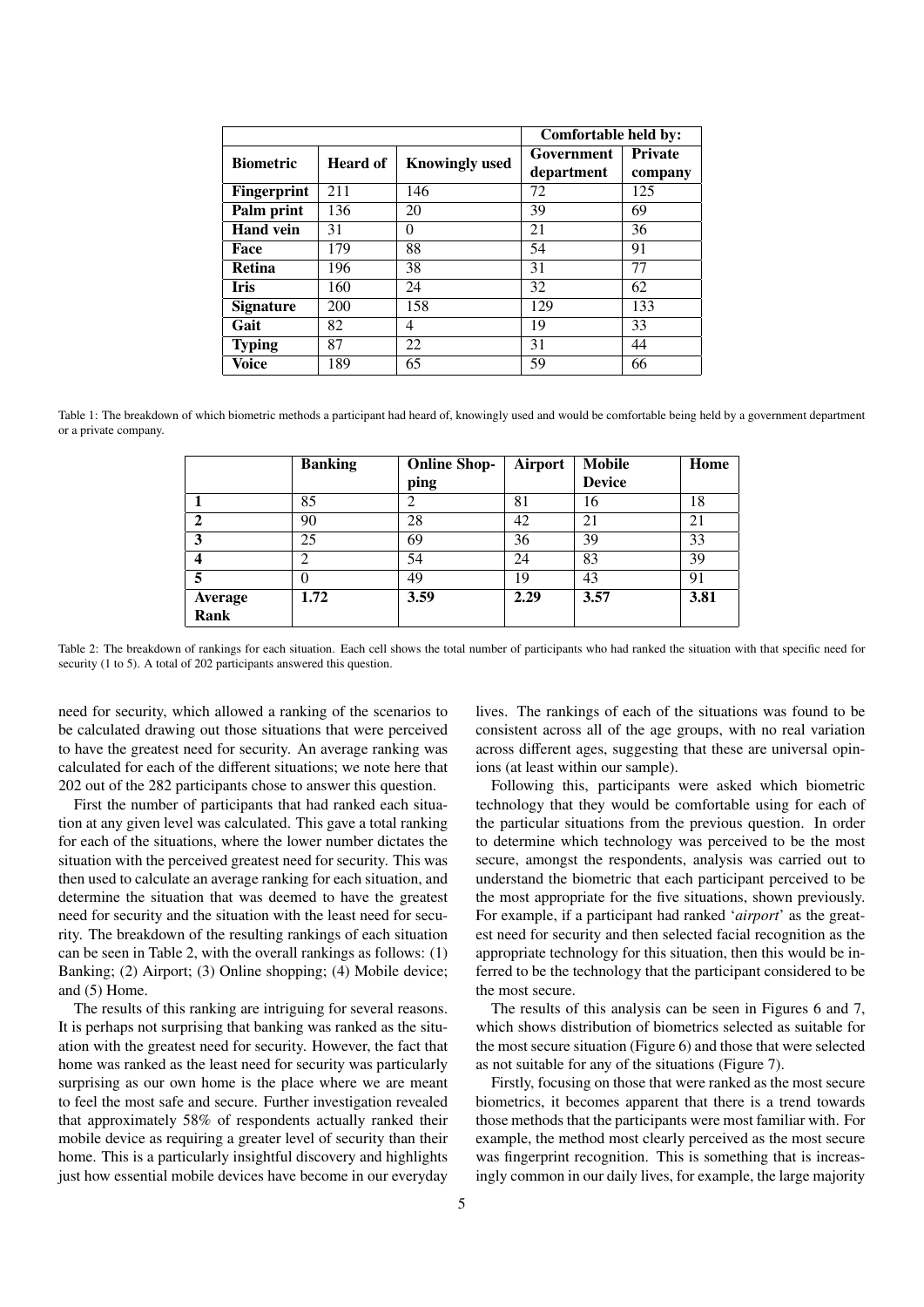

Figure 6: The biometrics that were ranked as the most secure



Figure 7: The biometrics that were ranked as the least secure

of personal devices (e.g., smartphones and tablets) now make use of fingerprint recognition and this is now becoming a common feature of international travel. Fingerprint recognition was also the biometric that the majority of participants had heard of and knowingly used, as seen in Figure 3, Figure 4 and Table 1. However, these fingerprint sensors in our personal devices are easily compromised, as demonstrated by both Yang et al. [27] and Kanchikere and Sudha [28]. This highlights that a lack of awareness of other biometric methods is potentially damaging to the personal security of users.

Another observation that can be made is that the biometrics that were perceived to be the most secure (iris, retina, palm print and facial recognition) are those methods that are perhaps either most commonly used in our day-to-day lives or those that are most common in popular culture. For instance, it is very common to see palm print recognition or retinal scans on our screens. However, in the case of facial recognition, as with fingerprint recognition, previous iterations of this technology has been shown to be easily compromised. For example, facial recognition has previously been circumvented with the use of printed masks/photos [29] [30].

At the other end of the scale it was noteworthy that the two behavioural biometrics (gait and typing analysis) were considered to be amongst the least secure. In addition to the two behavioural biometrics, voice recognition was also considered to be amongst the least secure. As previously discussed, three of these methods were all methods that had not been 'knowingly used' by the majority of participants and are all methods that could be used remotely without the user's knowledge. It is entirely possible that the intangible nature of these methods contributes to their perceived lack of security. Finally, hand vein recognition is amongst those method perceived to be the least secure. This is perhaps unsurprising given that this was the biometric that the fewest number of respondents had actually heard of, with none of the participants having knowingly used this method.

The final section of the survey asked participants for their opinions on the security of biometrics when compared to other authentication methods. First participants were asked whether they thought biometrics were as secure as passwords with 83% of participants agreeing that this was the case. Participants were then asked whether they thought that biometrics could provide the same level of security as two-factor authentication, with approximately 75% of people agreeing with this statement. Finally, participants were asked whether they felt that biometrics could be easily compromised. Only 46% of participants believed that biometrics were not easily compromised, which was a surprising result. This is especially true when considering that the majority of respondents felt that biometrics were as secure of two-factor authentication or passwords.

One of the key discoveries of this survey was that the participants generally felt that the methods they were most familiar with (e.g. fingerprints) were the most secure. This is perhaps not surprising but does highlight that familiarity exposure to these technologies helps to generate support for the methods.

#### *4.2. Thematic and Word2Vec Analyses*

To complement the research in Section 4.1, we were also keen to examine people's understanding of the meaning of the term *biometrics* itself. In our survey, we had asked participants whether they knew what was meant by the term *biometrics*, with 74% of respondents claiming to know what the term meant. Following this question these participants were asked to provide a definition of what they thought was meant by the term; this was completed by 49% of participants overall. This section analyses the responses that were given using two analysis techniques. First, we apply thematic analysis, which enables key themes to be discovered in the data [23]. After this, we explore the utility of an automated analysis approach called Word2Vec [24]; this technique models words in a vector space to allow for insight into textual content. Finally, we compare the findings of each technique to published definitions of biometrics today (e.g., [31] [32] [33]), which have been analysed using thematic analysis.

Definitions provide a simple yet effective method to elicit an individuals understanding of a particular term. We received a variety of definitions from participants for biometrics, which after analysis, resulted in several key themes. The most prominent of theme was that of *identity*, with biometrics being viewed as a means to identify, or verify the identity of, an individual. As one participant stated, it is the "use of biological/physical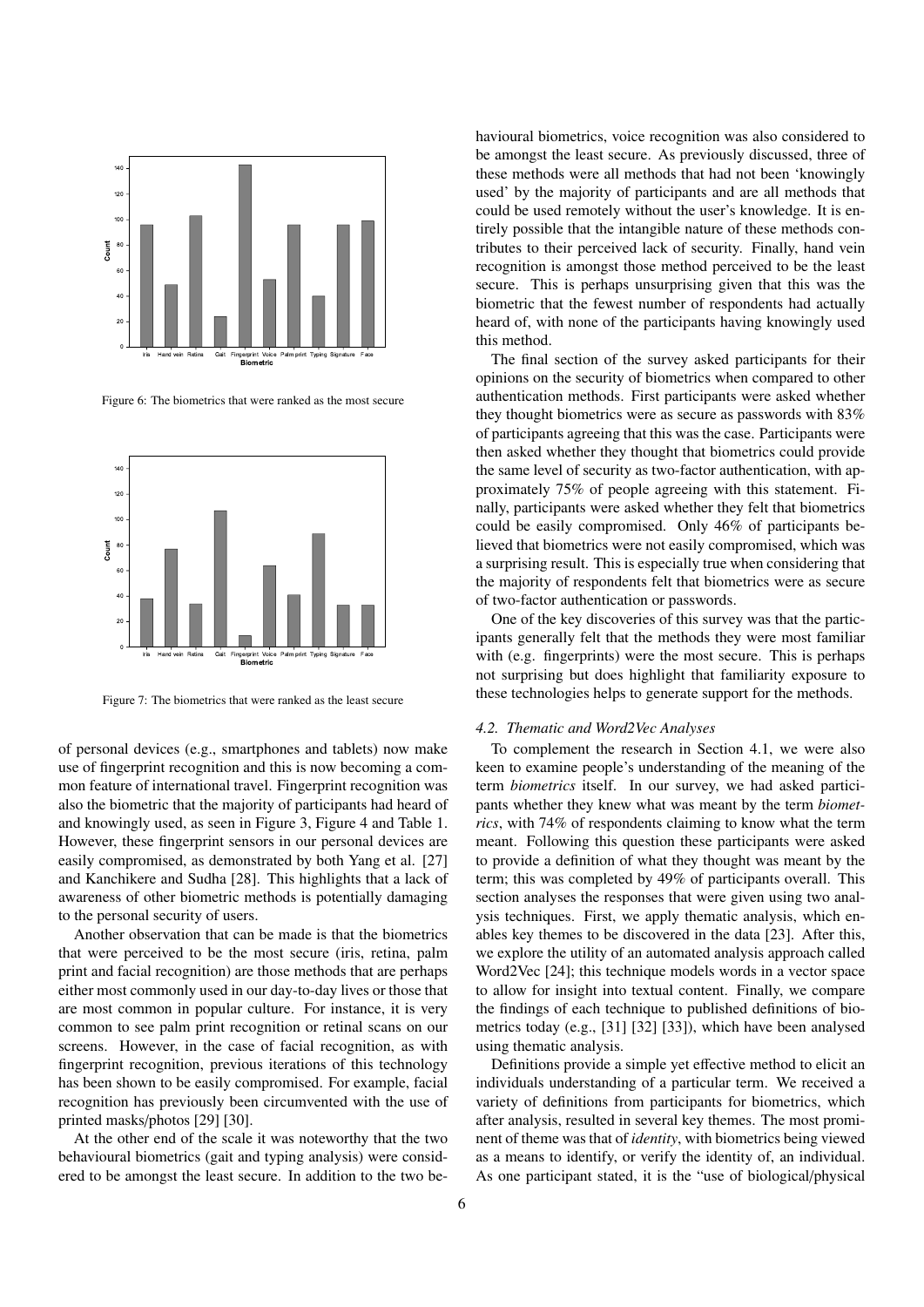parameters to identify a person". This therefore highlights a primary application of biometrics today according to individuals.

The second most significant theme also features in the quote above, i.e., the central part played by *biological and physical characteristics* within the identification process. According to participants, identification is thus not based on what a person knows (e.g., with passwords), it is driven by who they are, or in the words of another participant "[biometrics covers] essentially data about who you are/your body". These types of characteristics and data, along with the examples provided by participants (e.g., fingerprints, retina scans), match many of the types presented later in the study. Several participants even used examples of biological data as their definition for biometrics. While the general themes of identity and human characteristics were consistent, one participant made a point that biometrics allowed for identification "through non-traditional means". This view, although isolated, hints to a perception of biometrics as not yet fully streamlined as the new standard in identification.

Biometrics were also viewed as *a measure of* (or, statistics based on) key characteristics within the biological and physical space. To quote one participant, "a measure of the body using certain characteristics such as DNA or gait of walk that are individual to each person". This also highlights a *uniqueness* component, which enables biometric features to be somewhat distinguishing; a primary factor motivating their use in identification. Other noteworthy themes which emerged—albeit featuring significantly less—included *biometrics as behaviour*, and *biometrics for the purposes of security*. In the former theme, participants expressed that the behavioural characteristics of individuals were also central to the understanding of biometrics and how they are used. In most cases where behaviour was mentioned, it was alongside physical characteristics, for instance, biometrics are "related to people's physical and behavioural characteristics such as fingerprints, retinal scan, movement". In this case, physical characteristics were fingerprints and retinal scan, while the behavioural characteristic was movement (e.g., gait).

For the latter theme, biometrics were closely associated with security. As stated by a participant, biometrics were a means to "identify an individual by his unique biological identity / characteristic for security purposes". This pulls together several of the previous themes including identity, biological characteristics and uniqueness. One participant extended the role of security in biometrics further by describing it as "security measures based upon the human body". With another, it was perceived as "the use of body characteristics as an extra 'factor' in authentication". These views provide additional insight into how some individuals regard biometrics and topics including security, authentication and authorisation (mentioned in another quote).

After analysing the content manually using thematic analysis, we were interested in exploring the extent to which automated methods may be able to extract similar, or more nuanced, themes. This could also verify the findings of the manual analysis, or indeed, increase the confidence that may be placed in automated techniques in future analyses.

For this task, we decided to analyse the definitions using

Word2Vec [24], an approach that models words in a vector space. This method takes a large corpus of text as its input, in this case the model was created using the Google News data (containing around 100 billion words), which includes 300 dimensional vectors for 3 million words and phrases [34]. This input is used to develop word vectors; first stop words (e.g., and, the, but) are removed, a vocabulary is constructed from the training text and then vector representations are identified for each word. Words can then be positioned within the vector space. Those words that are in close proximity to one another within the vector space share a common semantic meaning or context. A key point to note about this approach is that it derives context and relationships within the text based on the training corpus. As the corpus is created from publicly available text, it is free from biased on opinions and experiences of the researchers.

For our use of the method, we first took the biometrics definition from each individual and tokenised it into individual words, with stop words removed. Each of the remaining words was then projected onto vector space. The resulting word vectors were clustered, using *k*-means clustering [35] to determine the key concepts involved in the public perceptions of biometrics. It was determined, using the gap statistic approach [36], that the optimal grouping of the data would be into four clusters. This implied that the provided definitions could be distilled down into four key concepts. As *k*-means clustering is a stochastic approach it was repeated 1000 times. This resulted in 4 centroids in vector space per iteration. Each centroid can then be mapped back to find the work closest to its vector representation. These representations are shown in Figure 8 for the 1000 iterations.



Figure 8: A graph of the most common word centroids based on the clustering approach

As can be seen in Figure 8, the five most common themes/terms that can be drawn out from the provided definitions are: one, biological, identification, data and characteristics. The most popular term, *one*, can be understood to refer to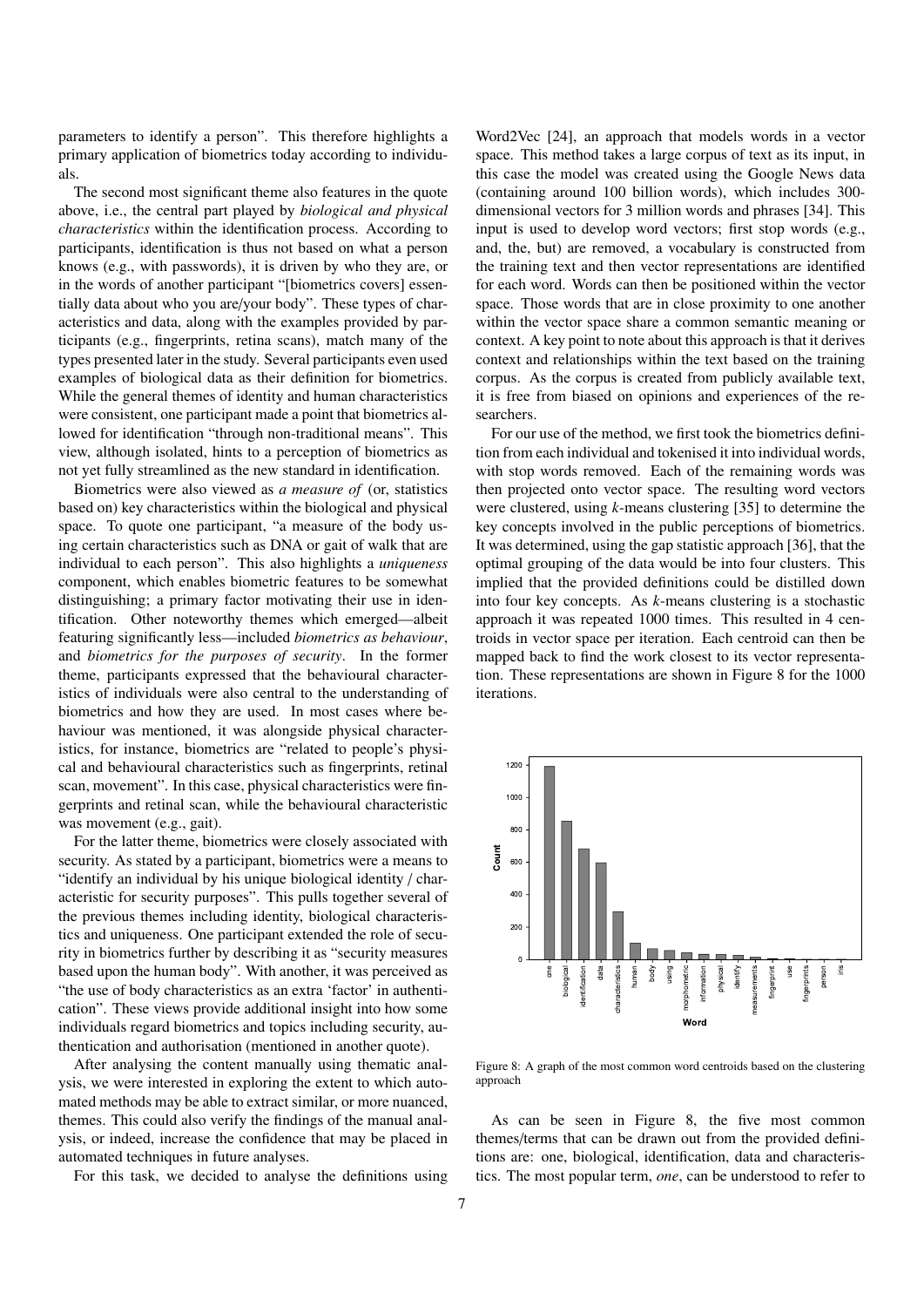oneself, or the individual. This could be taken to refer to the subject from whom biometrics may be attained. In the second and third terms, we can see the *biological* nature of biometrics being emphasised as well as their utility for *identification* purposes. The importance of *data* and identity *characteristics* to biometrics is highlighted in the two remaining prominent terms. These complement the previous themes and together allow for a clearer depiction of how participants understand and perceive modern-day biometrics.

To compare these findings with those from the manual analysis, there are several similarities. Most notably, the themes of identification, and biological and physical characteristics are prominent in both analyses. The starkest difference from a superficial perspective is the prominence of the term 'one' in the Word2Vec analysis. As discussed above however, this can be interpreted as relating to an individual i.e., the subject of the biometric. This would therefore align with the findings of the thematic analysis.

A less compensable difference in the two approaches is the importance of measures (as a theme) in the manual analysis, but not as high a ranking of measurements/metrics in the Word2Vec's clusters. This could be due to a significant number of unknown or new words. Word vector analysis, such as Word2Vec is known to struggle with words that are out of vocabulary (OOV), if the model has not encountered the word before then it will not know how build a vector representation. With this specific dataset there is a range of specialist vocabulary in use and as such may be OOV. Similarly, the accuracy of the vectorization process can be impacted if the Word2Vec model contains no shared representations at sub-word level. Word2Vec represents every word as an independent vector, despite many words being morphologically similar.

The next step in our research was to reflect on the perceptions and understanding of biometrics by our participants, as compared to the meaning of the term supplied by official and well-publicised sources. This would enable us to gauge how accurate—or rather, aligned—participants' perceptions were in light of standard definitions. For this task we used 16 sources: the four most well-known English dictionaries [32][37][38][39]; four standard-setting organisations [33][40][41][42]; three governmental organisations and a biometrics institute [43][44][45][46]; and four prominent texts [31][47][48][49]. These specific sources were selected because of either their nature, pedigree, or general need to be accessible to individuals of the public. After collecting definitions from each source, we applied thematic analysis (identical to our manual analysis of participants' data) to extract the core themes in the dataset.

From the completed analysis, we found a notable overlap in the themes arising from participant definitions and the official definitions. The most common themes in the official definitions were individuals or people who the biometrics would relate to, behavioural, biological and physical characteristics, and biometrics' use for identification and recognition. Merriam-Webster captures these themes aptly in defining biometrics as "the measurement and analysis of unique physical or behavioral characteristics (such as fingerprint or voice patterns) especially

as a means of verifying personal identity" [38]. This description itself also highlights many of the themes that were identified in our participants' responses. As such, we might conclude that participants generally perceive and understand biometrics accurately, or at least that their understanding aligns with popular conceptualisations. There was one area where there was some disparity, however, i.e., behavioural characteristics and their importance to biometrics. In the official definitions, we found that behaviour featured in a majority of sources. If we consider participant responses however, behaviour was rarely discussed and there was a clear emphasis on biological or physical characteristics. This point further supports our survey results (as well as prior work by Furnell and Evangelatos [14]) regarding the lack of widespread awareness of behavioural biometrics.

This analysis of the individual definitions of the term *biometrics* has drawn out a number of interesting concepts and themes. It is particularly interesting to note that it would appear, as a result of this analysis, that the general public have a good grasp of most of the key areas surrounding the concept of biometrics. This with the exception of the behavioural component which we have discussed above.

#### 5. Conclusions and Future Work

The survey has highlighted that there is seemingly a good level of awareness and acceptance of certain biometric methods. The participants had heard of the vast majority of methods, with only hand vein recognition being under represented, although this is perhaps understandable given that this technology is not particularly widespread. While there are significant differences between the underlying technologies of hand vein and palm print recognition the method of collection will look similar to the average person.

It is notable that while there is a general acceptance of these technologies, it is very much dependent on the context. However, the research has highlighted that users are seemingly the most comfortable with those methods that are more commonplace and familiar (e.g., fingerprint or facial recognition). When considering methods that are slightly more intangible (e.g., typing or gait analysis) they are typically less well regarded or understood. This suggests that perhaps there is scope to further develop the public's acceptance of these methods.

From our manual analysis of the definitions of biometrics provided by participants, we identified several key themes core to people's understanding of the topic. The complementary automated approach, Word2Vec analysis, was also shown to be able to highlight central themes in the definition data. This is commendable and could increase confidence in the approach's further use. Another key finding of our study is that, largely speaking, the definitions provided by participants closely aligned to the core elements of the more official definitions of biometrics. The exception to this being the behavioural component, which was also a result from our survey data.

Future work in this area would look to further develop a deeper understanding of the experiences and perceptions of biometrics technologies amongst the general public. This could be achieved by larger more representative samples, and cover